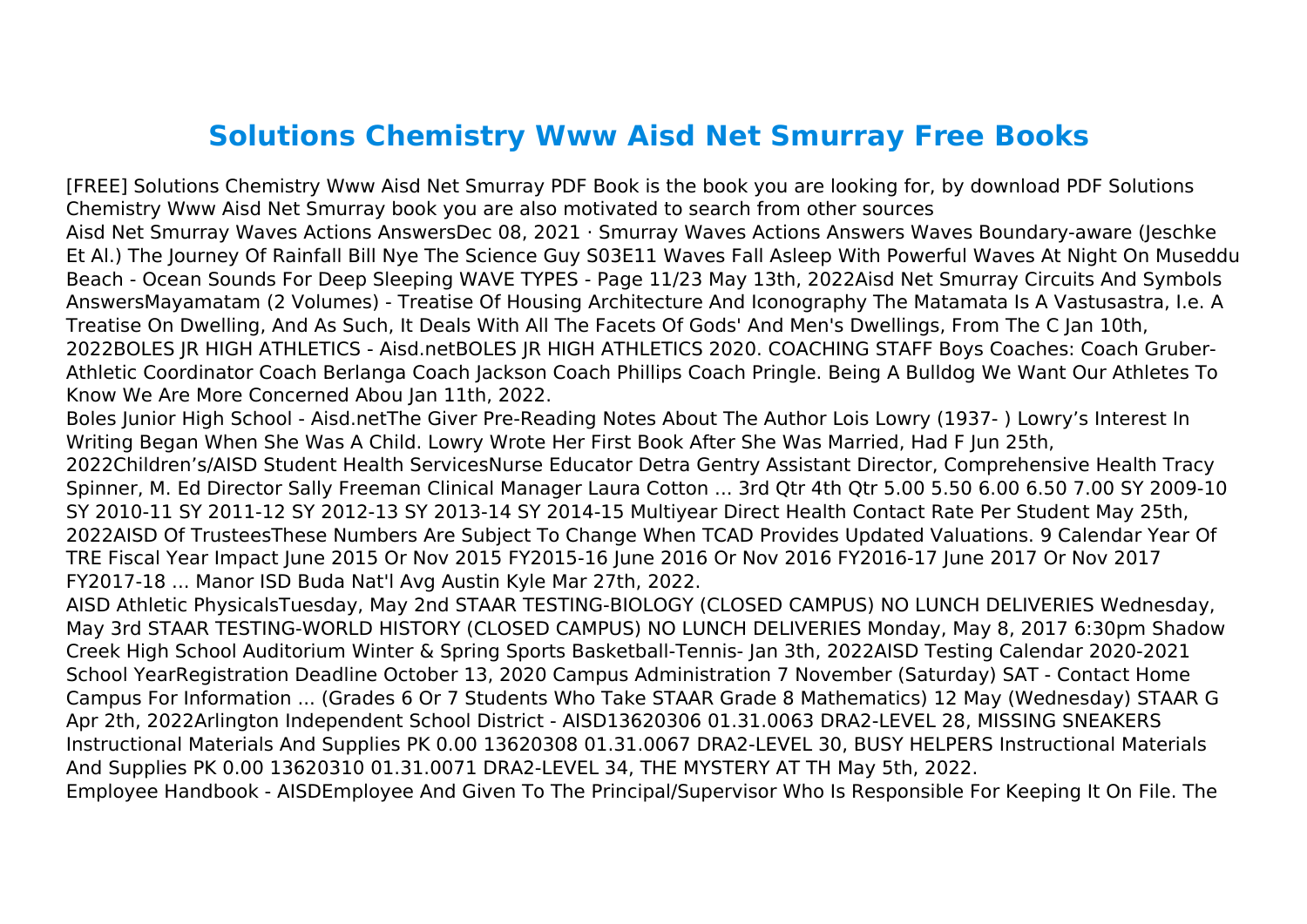Principal/Supervisor Should Give The Employee A Copy Of The Signature Page For The Employee's Records Also. Questions Concerning Information Presented In The Jan 7th, 2022My AISDCosmetology Commission State Operator License. Students Who Successfully Complete The 1,000 Clock Hours And 500 Academic Hours Are Eligible To Take The State Exam. Last School Year, 88 Percent Of Students Passed The Exam And Are Prepared For Entry-level Car Mar 29th, 2022AISD Calendar 2019-2020 - Austin ISDAustin Independent School District 2019-2020 School Calendar Grade Reporting Periods July 2019 1- May 6th, 2022.

2009-2010 AISD Student Climate Survey LASA High School38. My Teachers Connect What I Am Doing To My Life Outside The Classroom. Student Engagement Average Student Engagement Note: Response Options Range From 1 (strongly Disagree) To 4 (strongly Agree). It Is Desirable To Have A Response Of At Least 3.0. With The Addition Of Item 9 In 2009- Jun 4th, 20222009-2010 AISD Student Climate Survey McCallum High …38. My Teachers Connect What I Am Doing To My Life Outside The Classroom. Student Engagement Average Student Engagement Note: Response Options Range From 1 (strongly Disagree) To 4 (strongly Agree). It Is Desirable To Have A Response Of At Least 3.0. With The Addition Of Item 9 In 2009- Mar 1th, 2022AISD Principal And Parent Support Specialist List ...Dobie Prekindergarten Center 1200 E. Rundberg Lane (512) 414-9010. Crystal Brown Maria Hanley - PSS ... Rubi.rodriguez@austinisd.org Guerrero Thompson Elementary 102 E. Rundberg Lane (512) 414-8400 ... TX 78749 Lalla.beachum@austinisd.org Kristina.kern@austinisd.org. Jun 9th, 2022. 2008-2009 AEIS Addendum: AISD School Violence …SMART Curriculum, Bully Busters, Flirting Or Hurting, Live This, Second Step, And Campus Developed Bully Prevention And Conflict Resolution Programs That Utilize Collected Curriculum May 22th, 2022AEIS Addendum: AISD School Violence Prevention And ...Resolution, SMART Curriculum, Bully Busters, Flirting Or Hurting, Live This, Second Step, And Campus Developed Bully Prevention And Conflict Resolution Programs That Utilize Collected Curriculum, Materials, And Videos. 2 • Districtwide Suicide Prevent Jan 20th, 2022AISD Substitute Services Office Connect With UsLOGIN ID: SUBS Or EMPLOYEES: "00" Followed By 6 Digits Of Employee ID#. I.e. (00000000) ADMINISTRATORS And CAMPUS SUB COORDINATORS: "E" Followed By 6 Digits Of Employee ID# I.e. (E000000) PIN: 4 Or 5 Digits, Generated By Aesop (user May Change Pin Number After Initial Login) Visit Our Aes Jan 23th, 2022. AISD Cumulative Potter County, TexasMay 10, 2021 · Bennie Anderson 301 11.11% 1,175 9.50% 688 10.33% 2,164 9.95% Charles D'Amico 72 2.66% 380 3.07% 284 4.26% 736 3.3 Apr 6th, 2022Grade 2 At Home Learning - Week 2 - AISDEveryday Life: Origami Look At This Picture. Can You See How The Paper Has Been Folded To Make A Swan? Folding Paper To Make Shapes Like Animals Is Called Origami. Origami Began In Japan, But People All Over The World Do It. You Can Find Books At The Library That Show You How. Different Materials Are Used For Different Things. How Jun 28th, 2022AISD Title I Schools 2019-20Hart 163 8301 Furness St. 78753 841-2100 Reagan/Northeast 006 7104 Berkman Dr. 78752 414-2523 ... Oak